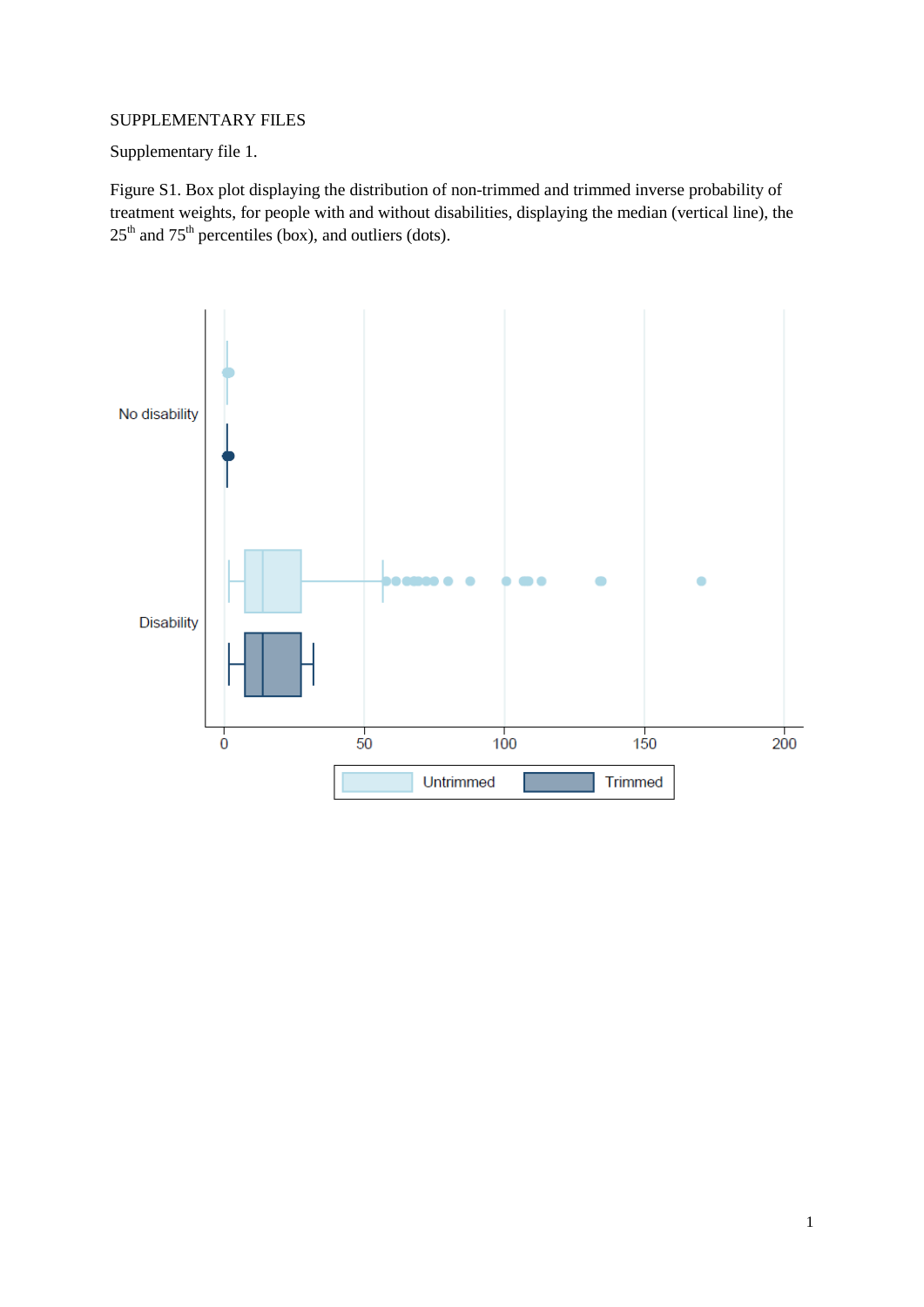Supplementary file 2. Description of missing data and multiple imputation

#### **Missing data**

There were missing observations for mental health in 2014 and at baseline, financial hardship, housing tenure, housing affordability, relationship status, social support, alcohol consumption, smoking, physical activity and BMI (see Table S2.1).

|                        |           | Missing  |               |  |  |
|------------------------|-----------|----------|---------------|--|--|
|                        | Wave      | n        | $\frac{0}{0}$ |  |  |
| Mental health          | 2014      | 805      | 8.5%          |  |  |
| Mental health          | 2011      | 847      | 9.0%          |  |  |
| Disability acquisition | 2011-2014 | $\theta$ | $0.0\%$       |  |  |
| Age                    | 2011      | $\Omega$ | $0.0\%$       |  |  |
| <b>Sex</b>             | 2011      | 0        | $0.0\%$       |  |  |
| Country of birth       | 2011      | 0        | $0.0\%$       |  |  |
| Education              | 2011      | $\Omega$ | $0.0\%$       |  |  |
| Employment             | 2011      | 0        | $0.0\%$       |  |  |
| Income                 | 2011      | 0        | $0.0\%$       |  |  |
| Wealth                 | 2014      | 0        | 0.0%          |  |  |
| Financial hardship     | 2011      | 875      | 9.3%          |  |  |
| Housing tenure         | 2011      | 11       | 0.1%          |  |  |
| Housing affordability  | 2011      | 81       | 0.9%          |  |  |
| Relationship status    | 2011      | 8        | 0.1%          |  |  |
| Children               | 2011      | 0        | $0.0\%$       |  |  |
| Social support         | 2011      | 959      | 10.2%         |  |  |
| Alcohol consumption    | 2011      | 869      | 9.2%          |  |  |
| Smoking                | 2011      | 858      | 9.1%          |  |  |
| Physical activity      | 2011      | 843      | 8.9%          |  |  |
| BMI                    | 2011      | 1,136    | 12.0%         |  |  |

Table S2.1 Missing observations for each variable in the analysis

There was evidence that people with missing observations were systematically different from those without disabilities (see Table S2.2). They had poorer mental health and experienced greater socioeconomic disadvantage across every covariate examined, but had similar demographic characteristics. Therefore we concluded that the data were not missing completely at random, but that it was plausible that the data may be missing at random (that the probability of missingness was conditional on the observed data but not the missing data).

Table S2.2. Comparison of fully observed variables between people with complete (n=6461) and incomplete data (n=1862), Australia, 2011-2014.

| Covariate                     | Complete data |             | Incomplete data |             |           |
|-------------------------------|---------------|-------------|-----------------|-------------|-----------|
|                               | n             | mean $(SD)$ | $n^a$           | mean $(SD)$ | p value   |
| Mental health (2014)          | 6461          | 77.3 (15.2) | 1057            | 74.9 (16.4) | p<0.001   |
| <b>Mental health (2011)</b>   | 6461          | 77.7(14.5)  | 1015            | 75.2(15.5)  | p<0.001   |
| Social support                | 6461          | 5.6(1.0)    | 903             | 5.5(1.0)    | $p=0.004$ |
| BMI                           | 6461          | 25.9(5.0)   | 726             | 25.6(5.2)   | $p=0.078$ |
|                               | n             | $\%$        | n               | $\%$        | p value   |
| <b>Disability acquisition</b> |               |             |                 |             |           |
| <b>Disability</b>             | 311           | 4.8         | 76              | 4.1         |           |
| No disability                 | 6150          | 95.2        | 1786            | 95.9        | $p=0.186$ |
| Age                           |               |             |                 |             |           |
| $<$ 30                        | 1944          | 30.1        | 885             | 47.5        |           |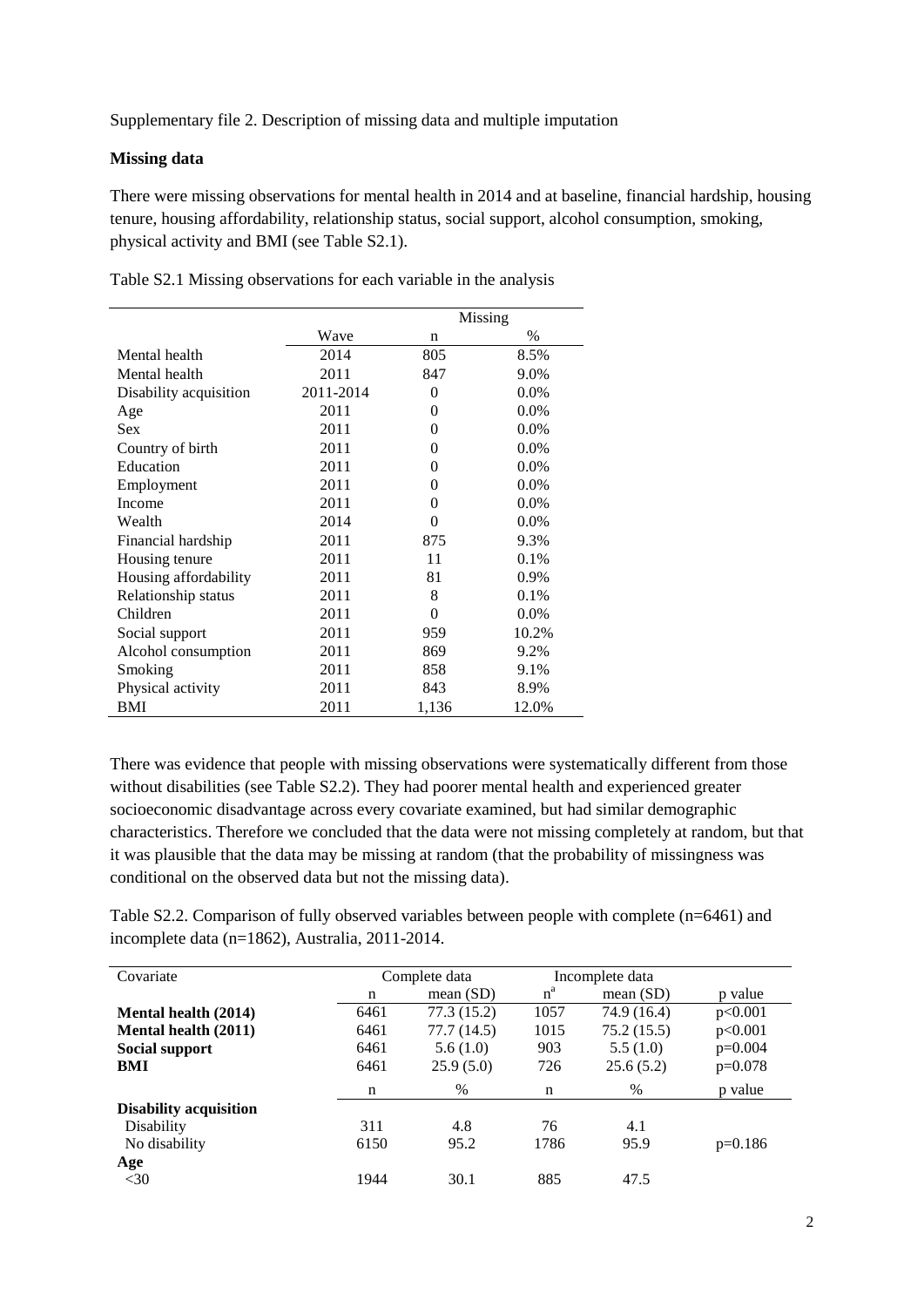| 30-44                                                                                                                      | 2023 | 31.3         | 522  | 28.0         |           |  |  |
|----------------------------------------------------------------------------------------------------------------------------|------|--------------|------|--------------|-----------|--|--|
| $45 - 69$                                                                                                                  | 1669 | 25.8         | 332  | 17.8         |           |  |  |
| $60+$                                                                                                                      | 825  | 12.8         | 123  | 6.6          | $p=0.327$ |  |  |
| <b>Sex</b>                                                                                                                 |      |              |      |              |           |  |  |
| Men                                                                                                                        | 3088 | 47.8         | 922  | 49.5         |           |  |  |
| Women                                                                                                                      | 3373 | 52.2         | 940  | 50.5         | $p=0.190$ |  |  |
| <b>Country of birth</b>                                                                                                    |      |              |      |              |           |  |  |
| Australia                                                                                                                  | 5103 | 79.0         | 1451 | 77.9         |           |  |  |
| Other                                                                                                                      | 1358 | 21.0         | 411  | 22.1         | $p=0.327$ |  |  |
| <b>Education</b>                                                                                                           |      |              |      |              |           |  |  |
| Bachelor or higher                                                                                                         | 1876 | 29.0         | 374  | 20.1         |           |  |  |
| Secondary, certificate, diploma                                                                                            | 3051 | 47.2         | 917  | 49.3         |           |  |  |
| Did not complete secondary                                                                                                 | 1534 | 23.7         | 571  | 30.7         | p<0.001   |  |  |
| <b>Employment</b>                                                                                                          |      |              |      |              |           |  |  |
| Employed                                                                                                                   | 5003 | 77.4         | 1371 | 73.6         |           |  |  |
| Unemployed                                                                                                                 | 185  | 2.9          | 97   | 5.2          |           |  |  |
| Not in the labour force                                                                                                    | 1273 | 19.7         | 394  | 21.2         | p<0.001   |  |  |
| <b>Income</b>                                                                                                              |      |              |      |              |           |  |  |
| Q5 (highest)                                                                                                               | 634  | 26.6         | 339  | 18.6         |           |  |  |
| Q4                                                                                                                         | 1232 | 24.1         | 405  | 21.6         |           |  |  |
| Q <sub>3</sub>                                                                                                             | 1320 | 20.4         | 369  | 19.8         |           |  |  |
| Q <sub>2</sub>                                                                                                             | 1557 | 19.1         | 402  | 21.8         |           |  |  |
| Q1 (lowest)                                                                                                                | 1718 | 9.8          | 347  | 18.2         | p<0.001   |  |  |
| Wealth                                                                                                                     |      |              |      |              |           |  |  |
| High<br>Medium                                                                                                             | 2611 | 40.4<br>33.4 | 479  | 25.7<br>31.6 |           |  |  |
|                                                                                                                            | 2158 |              | 588  | 42.7         |           |  |  |
| Low                                                                                                                        | 1692 | 26.2         | 795  |              | p<0.001   |  |  |
| <b>Financial hardship</b><br>Prosperous/very comfortable                                                                   | 1317 | 20.4         | 169  | 17.1         |           |  |  |
| Reasonably comfortable                                                                                                     | 3556 | 55.0         | 506  | 51.3         |           |  |  |
|                                                                                                                            | 1588 | 24.6         | 312  | 31.6         | p<0.001   |  |  |
| Just getting by/very poor<br><b>Housing tenure</b>                                                                         |      |              |      |              |           |  |  |
| Outright owner                                                                                                             | 1893 | 29.3         | 362  | 19.6         |           |  |  |
| Mortgager                                                                                                                  | 2790 | 43.2         | 729  | 39.4         |           |  |  |
| Private renter                                                                                                             | 1550 | 24.0         | 654  | 35.3         |           |  |  |
| Public renter                                                                                                              | 87   | 1.4          | 61   | 3.3          |           |  |  |
| Other                                                                                                                      | 141  | 2.2          | 45   | 2.4          | p<0.001   |  |  |
| <b>Housing affordability</b>                                                                                               |      |              |      |              |           |  |  |
| Affordable                                                                                                                 | 6020 | 93.2         | 1591 | 89.3         |           |  |  |
| Unaffordable                                                                                                               | 441  | 6.8          | 190  | 10.7         | p<0.001   |  |  |
| Relationship                                                                                                               |      |              |      |              |           |  |  |
| Yes                                                                                                                        | 4433 | 68.6         | 1016 | 54.8         |           |  |  |
| No                                                                                                                         | 2028 | 31.4         | 838  | 45.2         | p<0.001   |  |  |
| <b>Children</b>                                                                                                            |      |              |      |              |           |  |  |
| Yes                                                                                                                        | 3983 | 61.7         | 1011 | 54.3         |           |  |  |
| No                                                                                                                         | 2478 | 38.4         | 851  | 45.7         | p<0.001   |  |  |
| <b>Alcohol consumption</b>                                                                                                 |      |              |      |              |           |  |  |
| Never                                                                                                                      | 973  | 15.1         | 194  | 19.5         |           |  |  |
| Rarely                                                                                                                     | 2286 | 35.4         | 383  | 38.6         |           |  |  |
| 1-2 times/week                                                                                                             | 1392 | 21.5         | 217  | 21.9         |           |  |  |
| $\geq$ 3 times/week                                                                                                        | 1810 | 28.0         | 199  | 20.0         | p<0.001   |  |  |
| <b>Smoking</b>                                                                                                             |      |              |      |              |           |  |  |
| Never smoked                                                                                                               | 3822 | 59.2         | 552  | 55.0         |           |  |  |
| Ex-smoker                                                                                                                  | 1585 | 24.5         | 210  | 20.9         |           |  |  |
| Current                                                                                                                    | 1054 | 16.3         | 242  | 24.1         | p<0.001   |  |  |
| <b>Physical activity</b>                                                                                                   |      |              |      |              |           |  |  |
| $\geq$ 4 times/week                                                                                                        | 2404 | 37.2         | 354  | 34.7         |           |  |  |
| 1-3 times/week                                                                                                             | 2734 | 42.3         | 401  | 39.4         |           |  |  |
| <1 time/week                                                                                                               | 1323 | 20.5         | 264  | 25.9         | p<0.001   |  |  |
| <sup>a</sup> the number of observations for each covariate for people with incomplete data (i.e. participants with missing |      |              |      |              |           |  |  |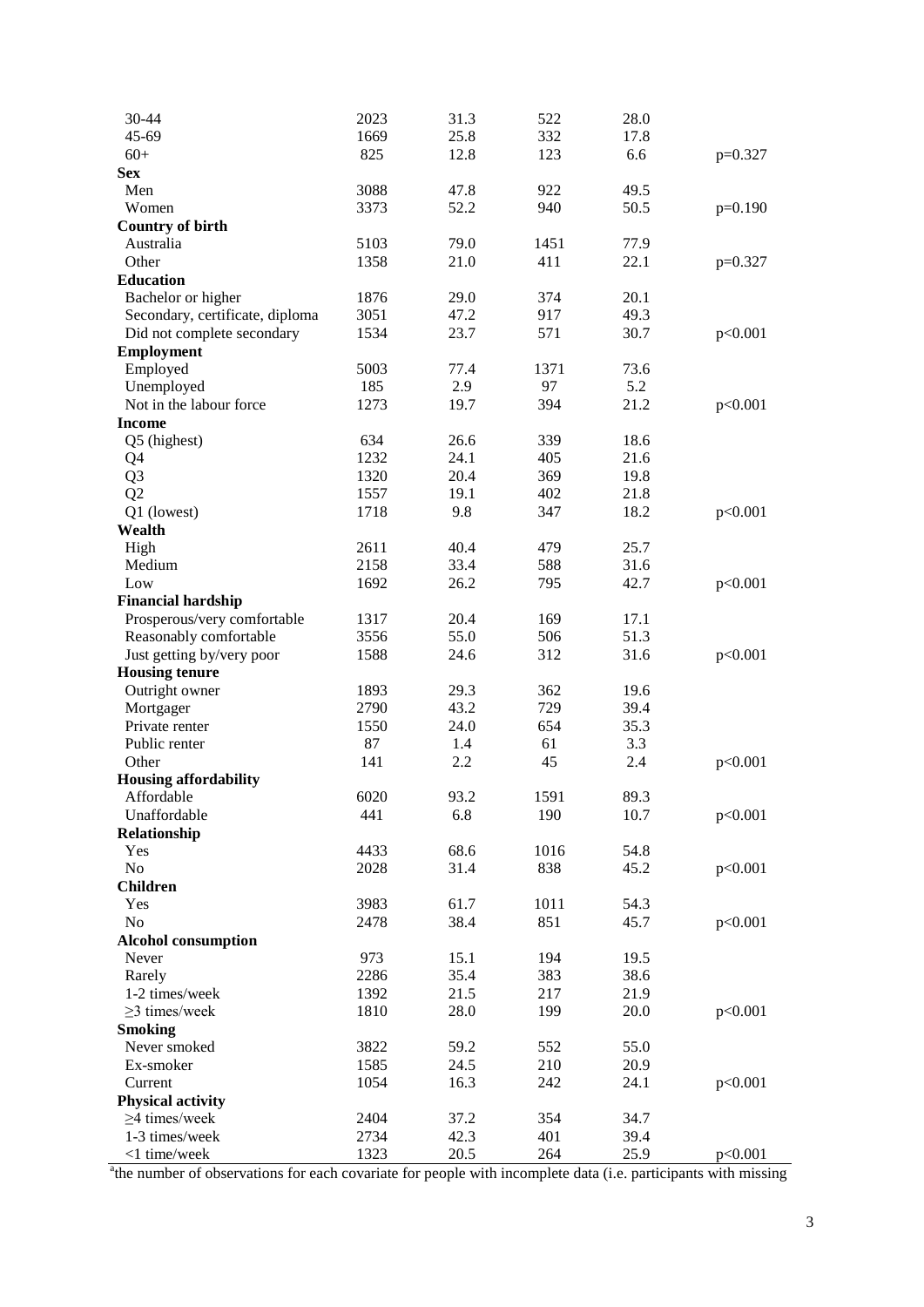observations for at least one variable in the analysis for whom data were available for each specific covariate)

### **Multiple imputation**

Missing data may lead to biased estimates of effect if participants with complete data differ from those with missing data and excluding participants with any missing data from the analysis reduces the statistical power  $^{26}$ . Therefore, we conducted multiple imputation to reduce bias and potentially increase the power and precision of the analysis.

We created 50 imputed datasets using chained equations, in which univariate imputation models were specified for each variable with missing data, and the model cycled through each variable with missing data in turn (*mi impute chained* command in Stata). All variables included in the epidemiological analysis were included in the imputation model, as well as auxiliary variables, additional variables which were associated with the variable with missing data or predicted missingness of that variable. For each variable with missing data, the auxiliary variables included in the imputation model are listed in Table S2.3. The target analysis was conducted on each of the 50 imputed datasets, and the estimates were combined using Rubin's rules to provide an overall estimate with a standard error, which takes into account the variability between the estimates from the imputed datasets  $27$ .

| Covariate             | Wave | Variables in the imputation model                                                                                                                                    |
|-----------------------|------|----------------------------------------------------------------------------------------------------------------------------------------------------------------------|
| Mental health         | 2014 | All variables in the epidemiological analysis; mental health (2010, 2012, 2013),                                                                                     |
| Alcohol consumption   | 2011 | self-rated health (2011, 2014); prior socioeconomic characteristics (2010):                                                                                          |
| <b>Smoking</b>        | 2011 | education, employment, financial hardship, housing tenure, housing affordability,                                                                                    |
| Physical activity     | 2011 | relationship status; parental occupation (2011); lifestyle factors (2014): alcohol                                                                                   |
|                       |      | consumption, smoking, physical activity, BMI; Socio-Economic Indexes For                                                                                             |
|                       |      | Areas (SEIFA) index of relative socio-economic disadvantage score (2011)                                                                                             |
| <b>BMI</b>            | 2011 |                                                                                                                                                                      |
| Financial hardship    | 2011 |                                                                                                                                                                      |
| Housing tenure        | 2011 | All variables in the epidemiological analysis; mental health (2010, 2012, 2013),                                                                                     |
| Housing affordability | 2011 | self-rated health (2011, 2014); prior socioeconomic characteristics (2010):                                                                                          |
| Relationship status   | 2011 | education, employment, financial hardship, housing tenure, housing affordability,<br>relationship status; parental occupation (2011); SEIFA index of relative socio- |
| Social support        | 2011 | economic disadvantage score (2011)                                                                                                                                   |
| Mental health         | 2011 |                                                                                                                                                                      |

Table S2.3 Variables included in the imputation model for each covariate with missing data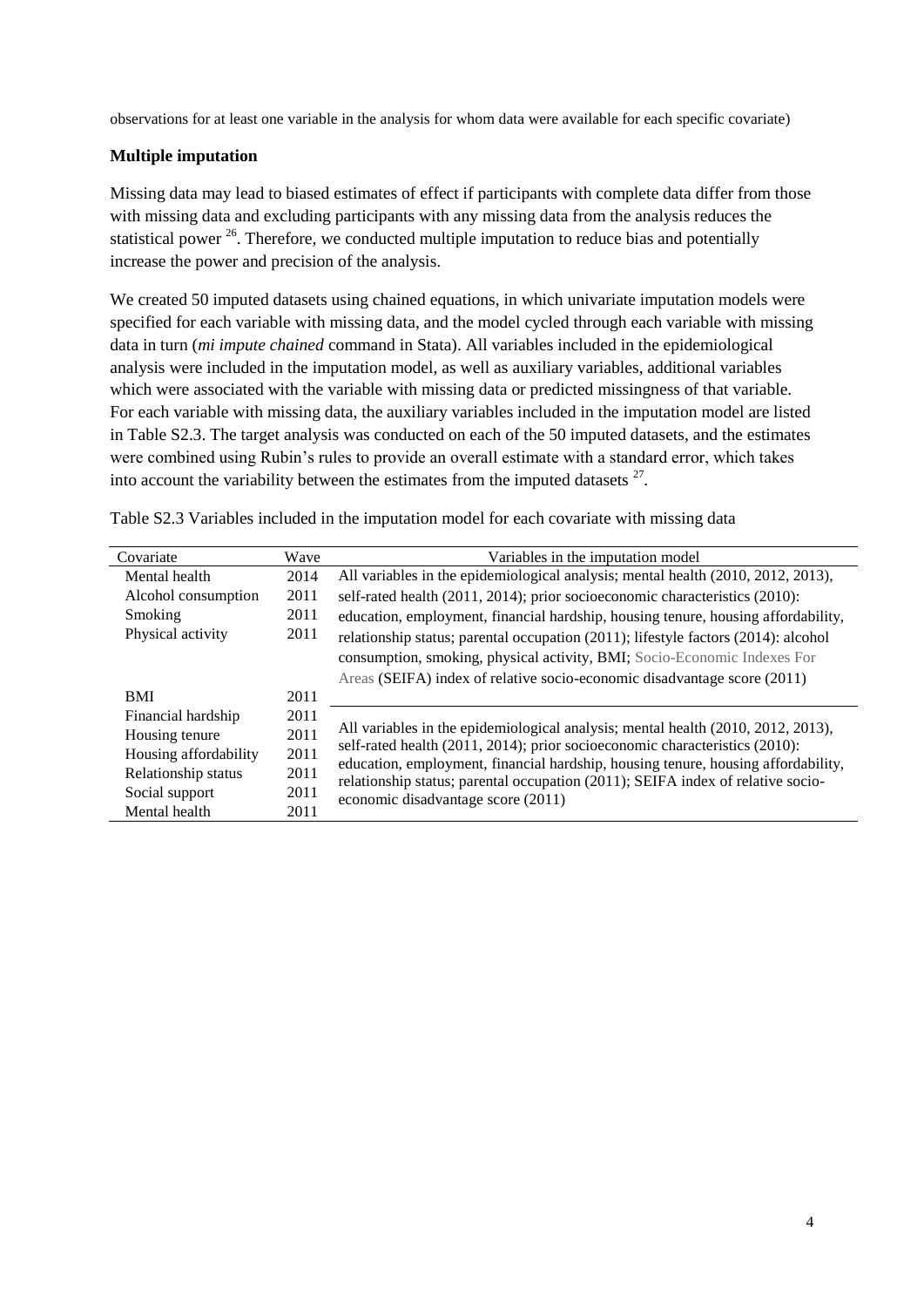## Supplementary file 3

Figure S3. Propensity score distribution in the whole sample and the weighted sample



Unweighted sample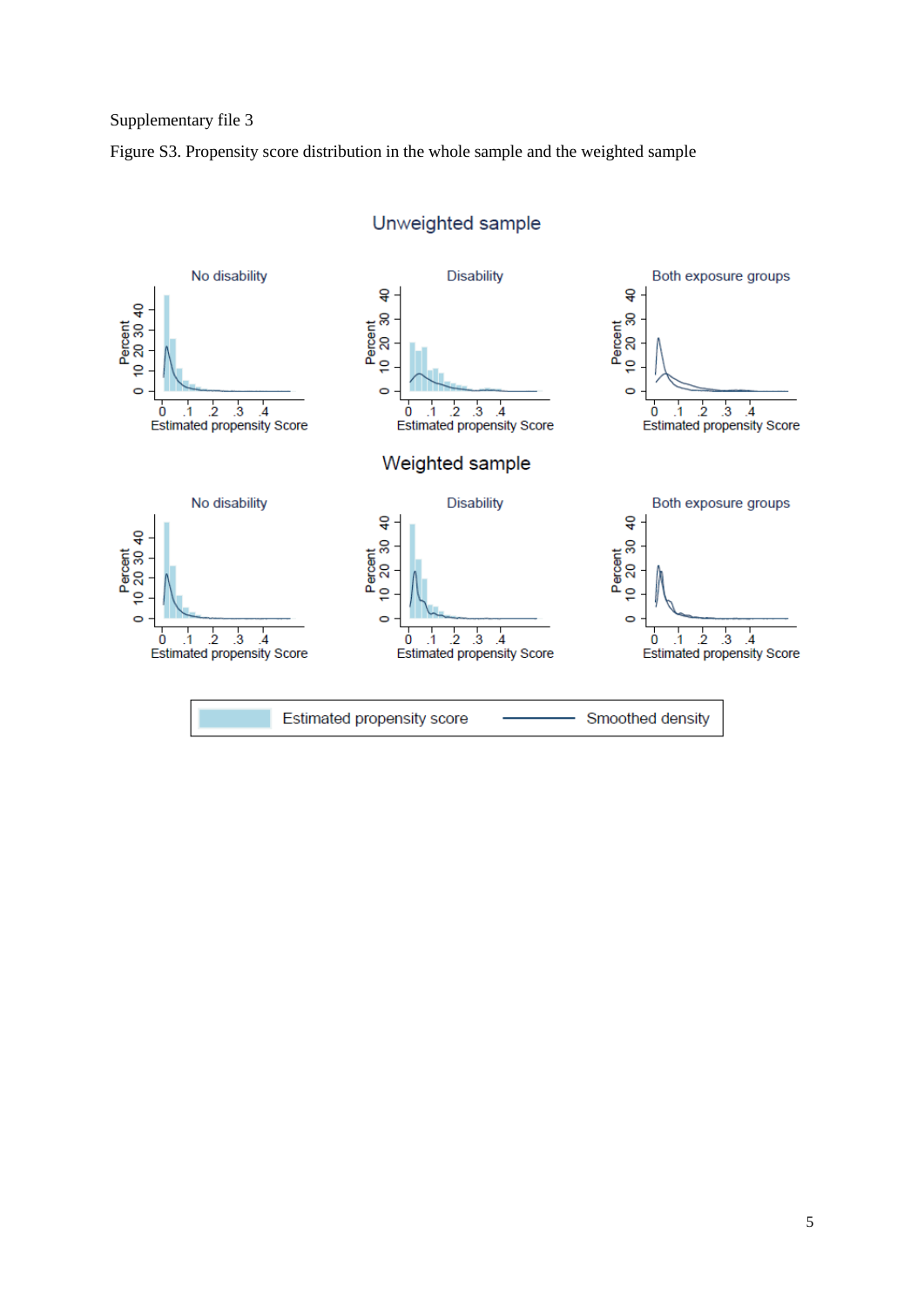# Supplementary file 4

Table S4. Standardised differences between people with and without disabilities in the unweighted and weighted samples, for each covariate

|                                      | Unweighted sample |              |                            | Weighted sample <sup>a</sup> |            |                            |  |
|--------------------------------------|-------------------|--------------|----------------------------|------------------------------|------------|----------------------------|--|
|                                      | Disability        |              | No disability Standardised | Disability                   |            | No disability Standardised |  |
|                                      | $n=311$           | $n=6150$     | difference                 | $n=311$                      | $n=6150$   | difference                 |  |
|                                      | $\%$              | $\%$         | $\%$                       | $\%$                         | $\%$       | $\%$                       |  |
|                                      |                   |              |                            |                              |            |                            |  |
| Age<br>$<$ 30                        | 13.8              | 30.9         | $-41.9$                    | 22.7                         | 30.1       | $-16.9$                    |  |
| 30-44                                | 21.2              | 31.8         | $-24.2$                    | 29.6                         | 31.3       | $-3.8$                     |  |
| 45-69                                | 32.5              | 25.5         | 15.4                       | 31.2                         | 25.8       | 11.9                       |  |
| $60+$                                | 32.5              | 11.8         | 51.5                       | 16.6                         | 12.8       | 10.8                       |  |
| <b>Sex</b>                           |                   |              |                            |                              |            |                            |  |
| Men                                  | 51.4              | 47.6         | 7.7                        | 47.7                         | 47.8       | $-0.2$                     |  |
| Women                                | 48.6              | 52.4         | $-7.7$                     | 52.3                         | 52.2       | 0.2                        |  |
|                                      |                   |              |                            |                              |            |                            |  |
| <b>Country of birth</b><br>Australia |                   | 79.1         | $-3.8$                     | 76.5                         |            | $-5.9$                     |  |
| Other                                | 77.5<br>22.5      | 20.9         | 3.8                        | 23.5                         | 79<br>21   | 5.9                        |  |
|                                      |                   |              |                            |                              |            |                            |  |
| <b>Education</b>                     | 18                |              |                            | 24.8                         |            |                            |  |
| Bachelor or higher                   | 47.9              | 29.6<br>47.2 | $-27.5$<br>1.4             | 47.6                         | 29<br>47.2 | $-9.6$                     |  |
| Secondary, certificate, diploma      |                   |              |                            |                              |            | $0.8\,$                    |  |
| Did not complete secondary           | 34.1              | 23.2         | 24.2                       | 27.6                         | 23.8       | $8.8\,$                    |  |
| <b>Employment</b>                    |                   |              |                            |                              |            |                            |  |
| Employed                             | 62.1              | 78.2         | $-35.9$                    | 76.4                         | 77.4       | $-2.6$                     |  |
| Unemployed                           | 2.9               | 2.9          | 0.2                        | 2.9                          | 2.9        | $-0.1$                     |  |
| Not in the labour force              | 35                | 18.9         | 36.9                       | 20.8                         | 19.7       | $2.7\,$                    |  |
| <b>Income</b>                        |                   |              |                            |                              |            |                            |  |
| Q5 (highest)                         | 20.3              | 9.3          | 31.3                       | 10.9                         | 9.8        | 3.7                        |  |
| Q <sub>4</sub>                       | 19.9              | 19           | 2.3                        | 18.1                         | 19.1       | $-2.6$                     |  |
| Q <sub>3</sub>                       | 21.9              | 20.4         | 3.7                        | 22.9                         | 20.4       | 5.9                        |  |
| Q <sub>2</sub>                       | 19.9              | 24.3         | $-10.6$                    | 23.3                         | 24.1       | $-1.9$                     |  |
| Q1 (lowest)                          | 18                | 27           | $-21.7$                    | 24.9                         | 26.6       | $-3.9$                     |  |
| Wealth                               |                   |              |                            |                              |            |                            |  |
| High                                 | 36.7              | 40.6         | $-8.1$                     | 40.9                         | 40.4       | 0.9                        |  |
| Medium                               | 34.1              | 33.4         | 1.5                        | 30.8                         | 33.4       | $-5.6$                     |  |
| Low                                  | 29.3              | 26           | 7.2                        | 28.3                         | 26.2       | 4.9                        |  |
| <b>Financial hardship</b>            |                   |              |                            |                              |            |                            |  |
| Prosperous/very comfortable          | 12.5              | 20.8         | $-22.3$                    | 16.8                         | 20.4       | $-9.3$                     |  |
| Reasonably comfortable               | 54.7              | 55.1         | $-0.8$                     | 56.2                         | 55.1       | 2.3                        |  |
| Just getting by/very poor            | 32.8              | 24.2         | 19.2                       | $27\,$                       | 24.6       | 5.6                        |  |
| <b>Housing tenure</b>                |                   |              |                            |                              |            |                            |  |
| Outright owner                       | 38.6              | 28.8         | 20.7                       | 32.6                         | 29.3       | 7.1                        |  |
| Mortgager                            | 34.4              | 43.6         | $-19$                      | 38.3                         | 43.2       | $-9.9$                     |  |
| Private renter                       | 21.5              | 24.1         | $-6.1$                     | 24.6                         | 24         | 1.5                        |  |
| Public renter                        | 2.3               | 1.3          | 7.2                        | 1.6                          | 1.4        | 1.9                        |  |
| Other                                | 3.2               | 2.1          | 6.7                        | 2.9                          | 2.2        | 4.4                        |  |
| <b>Housing affordability</b>         |                   |              |                            |                              |            |                            |  |
| Affordable                           | 92.9              | 93.2         | $-1$                       | 94.5                         | 93.2       | 5.3                        |  |
| Unaffordable                         | 7.1               | 6.8          | $\mathbf{1}$               | 5.5                          | 6.8        | $-5.3$                     |  |
| Relationship                         |                   |              |                            |                              |            |                            |  |
| Yes                                  | 73.6              | 68.4         | 11.6                       | 73                           | 68.6       | 9.7                        |  |
| N <sub>o</sub>                       | 26.4              | 31.6         | $-11.6$                    | 27                           | 31.4       | $-9.7$                     |  |
| <b>Children</b>                      |                   |              |                            |                              |            |                            |  |
| N <sub>o</sub>                       | 26.4              | 39           | $-27.1$                    | 33                           | 38.4       | $-11.2$                    |  |
| Yes                                  | 73.6              | 61           | 27.1                       | 67                           | 61.6       | 11.2                       |  |
| <b>Alcohol consumption</b>           |                   |              |                            |                              |            |                            |  |
| Never                                | 17                | 15           | 5.7                        | 13.8                         | 15         | $-3.6$                     |  |